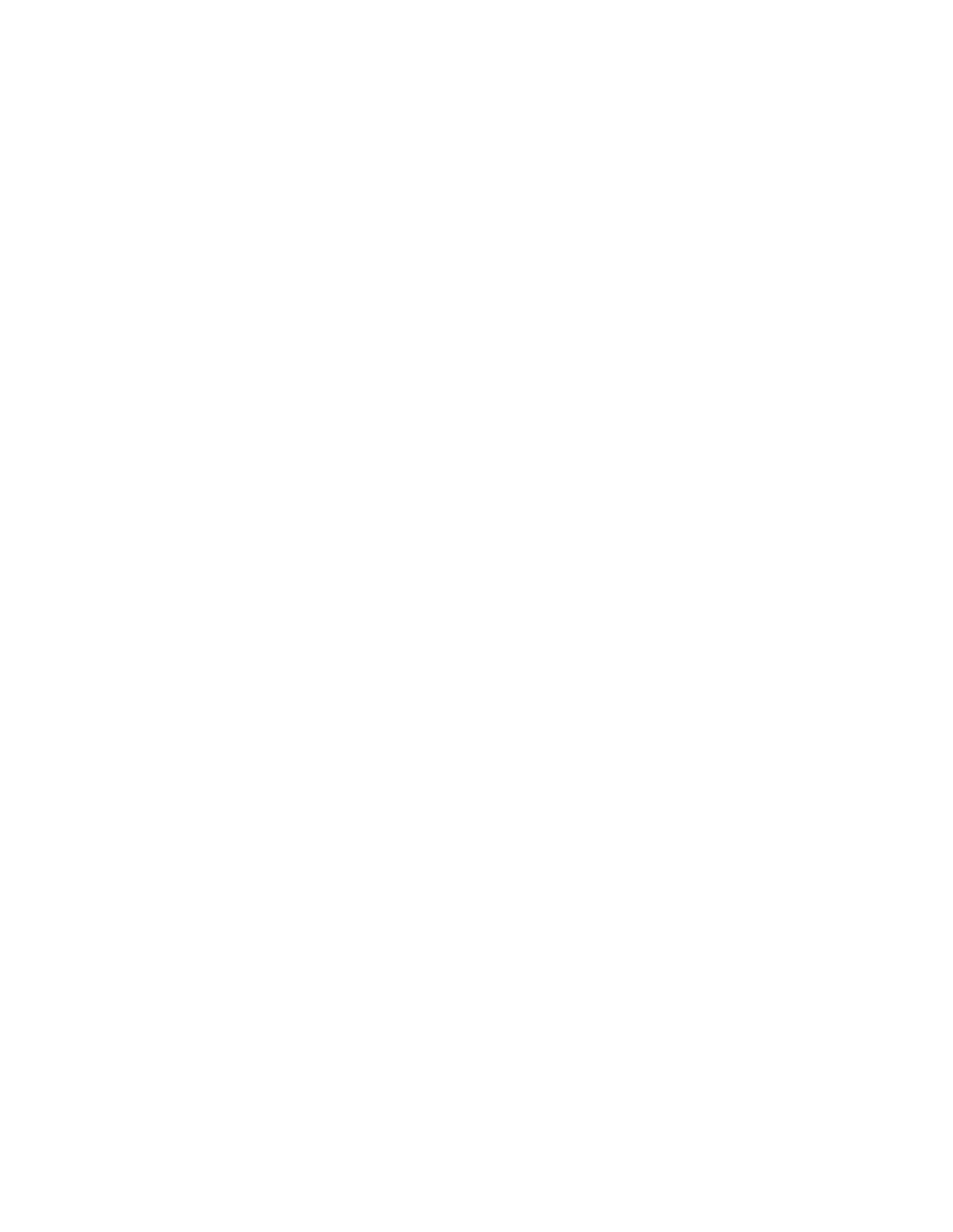## 2018 Home Loan Program Annual Report

as of December 31, 2018

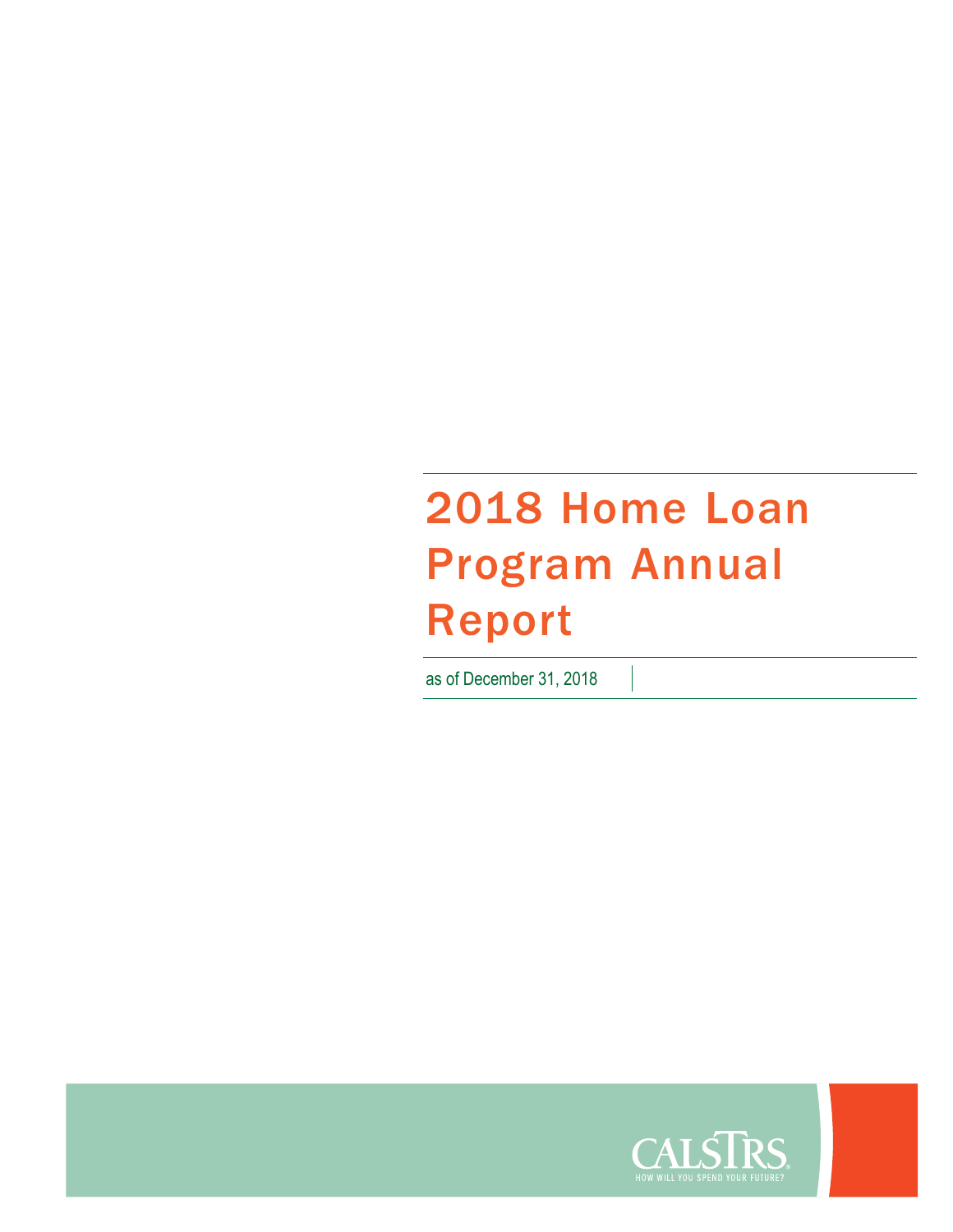### CalSTRS Home Loan Program 2018 Annual Report

#### Program Background

The California State Teachers' Retirement System Home Loan Program (HLP), was originally created as a result of legislation in 1984. It was designed to add member value by providing CalSTRS members with access to homeownership in California via a market rate mortgage loan, while concurrently meeting CalSTRS investment goals by generating a mortgage asset. The HLP started with conventional 15 and 30 year fixed-rate products but evolved over the years in response to the needs of our members. This evolution resulted in the development of low down payment products such as the 95/5 and 80/17 Programs that support the practical homeownership ambitions of our members. In the fall of 2011, new mortgage originations were suspended due to the strategic decision by the program's master servicing agent and program administrator to exit the correspondent lending business nationwide.

#### Recent Developments

With mortgage origination activity indefinitely suspended, the focus remains on servicing the existing portfolio of whole loans. Home price appreciation and low mortgage interest rates continued to drive payoff activity. The number of mortgages in the portfolio fell by approximately 14 percent during the calendar year (from 950 loans at the beginning of the year to 813 mortgages as of Dec 31, 2018).



#### Remaining Mortgages

#### Portfolio Performance

As of December 31, 2018, the net asset value of mortgage assets retained in the CalSTRS Home Loan Program portfolio was \$55 million.

|                                   | 1 Year  | 3 Year | 5 Year |
|-----------------------------------|---------|--------|--------|
| Home Loan Program Portfolio       | 5.17%   | 5.20%  | 5.71%  |
| Debt Opportunity Policy Benchmark | (0.07%) | 2.32%  | 2.59%  |

*\*As of December 31, 2018. Source: State Street*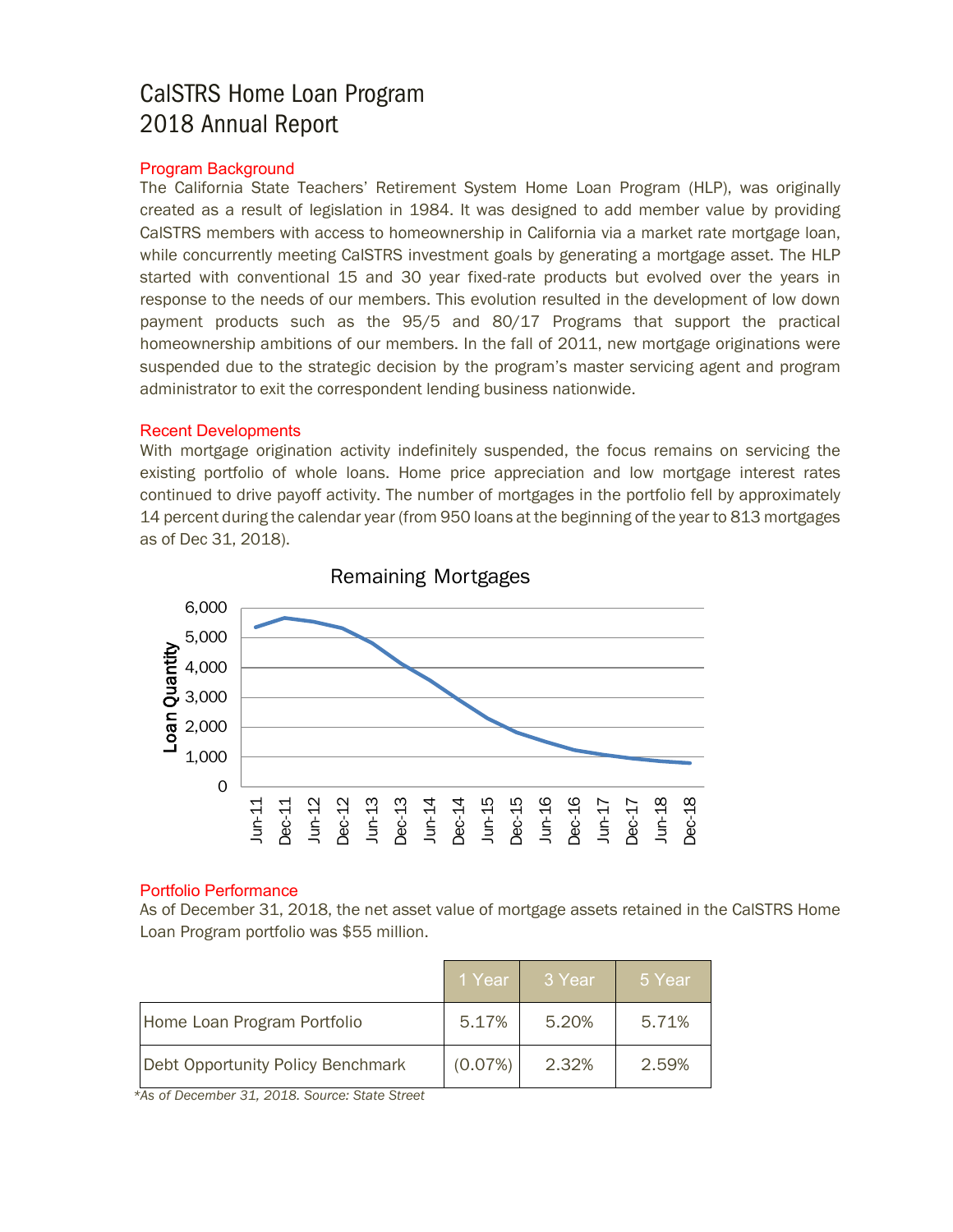## 2018 Securities Lending Program Annual Report

as of December 31, 2018

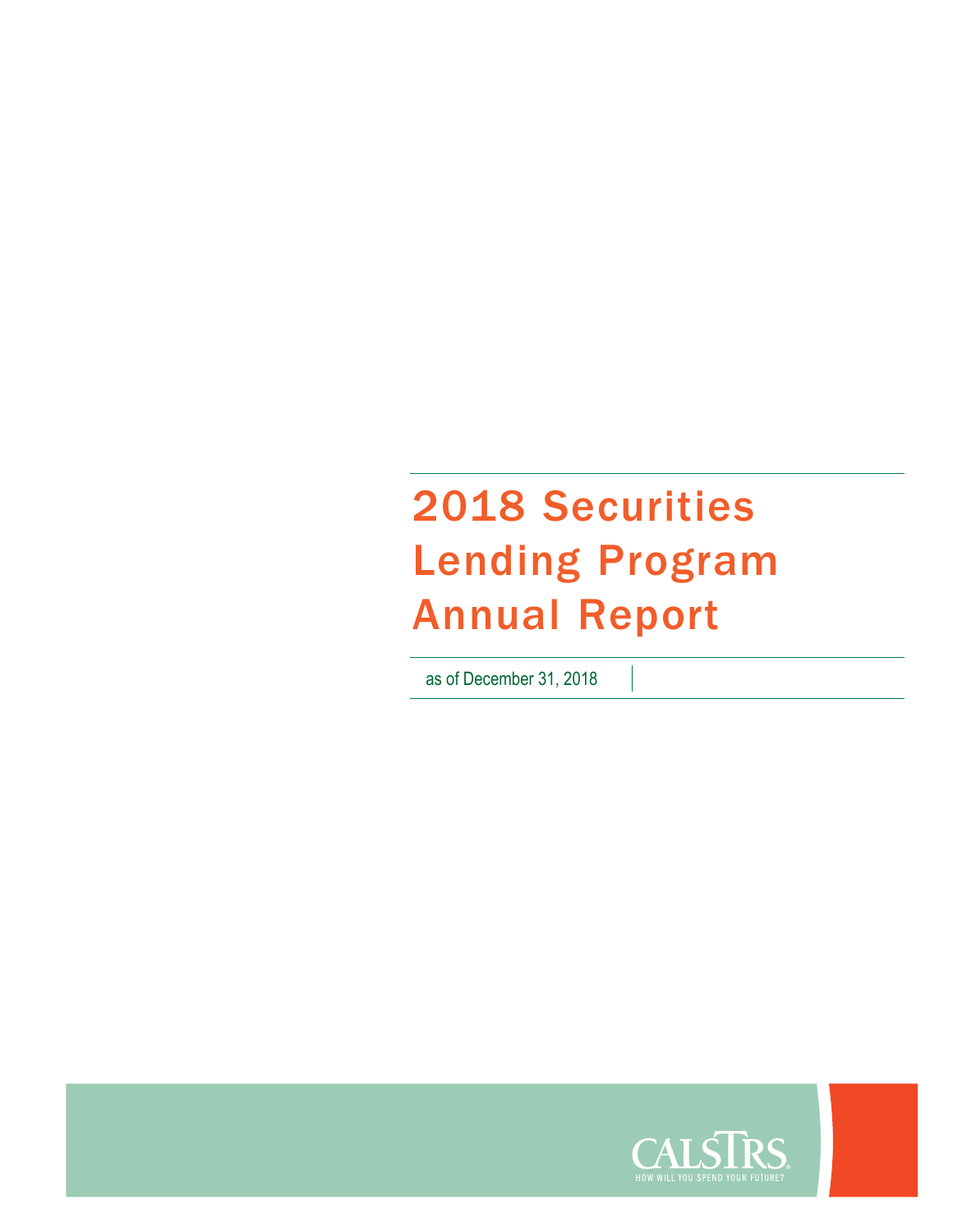### CalSTRS Securities Lending Program 2018 Annual Report

#### Required Skills for Program Management

- Knowledge of asset/liability management methods
- Awareness of factors that influence the fixed income/equity finance markets
- Understanding of trading techniques associated with short-term fixed income assets

#### Director's Summary

The Securities Lending Program (Program) performed well during 2018, earning over \$100.6 million. The Program has averaged over \$100 million in earnings during the past nine calendar years. Program earnings continue to be a steady source of incremental income, generating over \$1.70 billion for the System since its inception in 1988, adding on average, over four basis points (bps) annually to the total Portfolio.

#### Program Overview

Securities Lending is an agreement between a lender (CalSTRS) and a borrower to transfer ownership of a security temporarily, in exchange for collateral, in order to earn additional income. This is typically facilitated through a lending agent in order to earn incremental income on longterm holdings. Borrowers include broker/dealers, market makers, and hedge funds that are looking to provide liquidity. The California State Teachers' Retirement System (CalSTRS, System, Fund) Securities Lending Program (Program), which was established in 1988, represents the System's first non-core investment program. It was designed to enable the Fund to use its existing asset base and investment expertise to generate a steady source of incremental income, adding over four bps to the entire Fund on a regular basis over the long-term. While this income is not risk-free, processes have been put into place to help mitigate the risks associated with securities lending. In addition, Program staff work closely with the Sustainable Investment and Stewardship Strategies (SISS) team to develop and streamline processes to facilitate the return of CalSTRS' shares to vote, as proxy voting is a priority within our organization.

| Define                                                                                                                                                                                                   | Analyze / Examine                                                                                                                                                            |
|----------------------------------------------------------------------------------------------------------------------------------------------------------------------------------------------------------|------------------------------------------------------------------------------------------------------------------------------------------------------------------------------|
| <b>Program Framework</b>                                                                                                                                                                                 | Environment                                                                                                                                                                  |
| • Role of Securities Lending<br><b>Board Policy</b><br>New Product / Structure Research<br>Cash Collateral Investment Guidelines<br><b>ESG Risk Factor adherence</b>                                     | Lending Environment<br><b>Reinvestment Environment</b><br>Portfolio Analysis<br><b>External Resources</b><br><b>Monetary Policy Outlook</b><br><b>Regulatory Environment</b> |
| Monitor / Report                                                                                                                                                                                         | <b>Implement Investment Strategy</b>                                                                                                                                         |
| <b>Program Status</b>                                                                                                                                                                                    | • Agent Selection                                                                                                                                                            |
| Monthly / Annual Reporting<br>Ongoing Sec. Lending Program Meetings<br>Daily Risk Reports from Lending Agents<br>Daily Monitoring of Collateral<br><b>Morning Meetings</b><br>SISS recall identification | Lendable Assets Determination<br>Integrate SISS priorities<br>Cash Collateral Investment<br>• Security Selection<br>Trading / Execution                                      |

 $\overline{\phantom{a}}$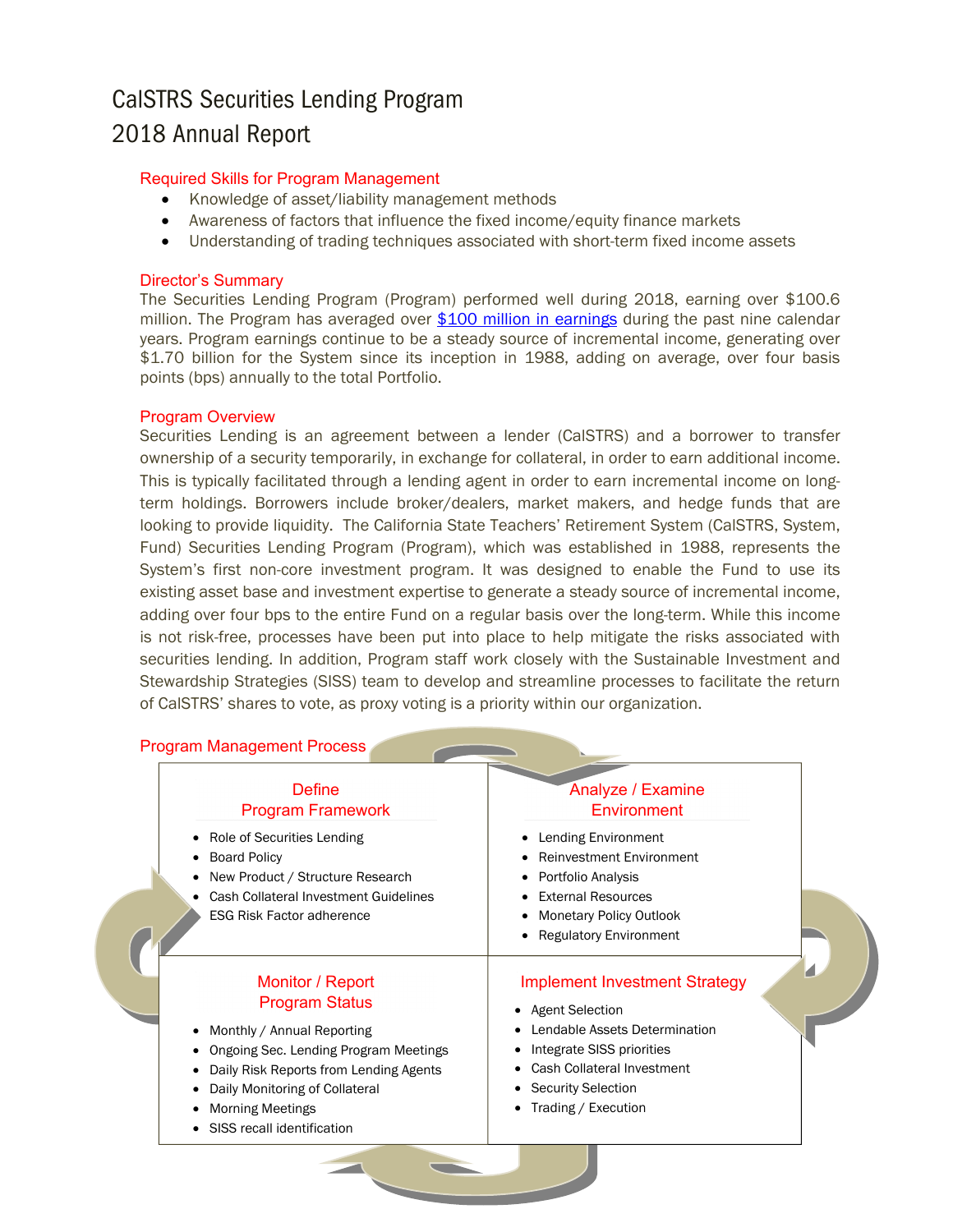

CalSTRS has a strategy of using multiple lending agents and asset managers, in order to benefit from both diversification and competition.

#### Performance Results

#### **CalSTRS Securities Lending Program Earnings (in millions) \$1.70 Billion (\$3.96 Billion Compounded)\* Since Inception (1988) As of December 31, 2018**



Although Securities Lending is not one of the core functions within the Fixed Income Unit, it has been viewed as a valuable source of steady incremental income to the entire Fund. The Program has earned over four basis points (4.50) every year, on average, since inception.

#### **Contributing Factors:**

Two factors contribute to the net income of the Program:

- The negotiated lending terms at the outset of the loan, and
- The return generated from the management of the cash taken as collateral for the loan.

Two factors that have positively affected recent earnings are:

- Generally increased utilization of non-cash collateral, and
- Increasing cash collateral spreads in bps relative to the benchmark year over year.

| -2018 Cash Collateral Portfolios Annual Returns | <b>CalSTRS</b> | State Street | Citigroup |
|-------------------------------------------------|----------------|--------------|-----------|
|                                                 | 2.31%          | 2.25%        | 1.19%**   |
|                                                 |                |              |           |

\*Compounded annually using total fund return.

\*\*Partial year from June 2018 (Inception to date).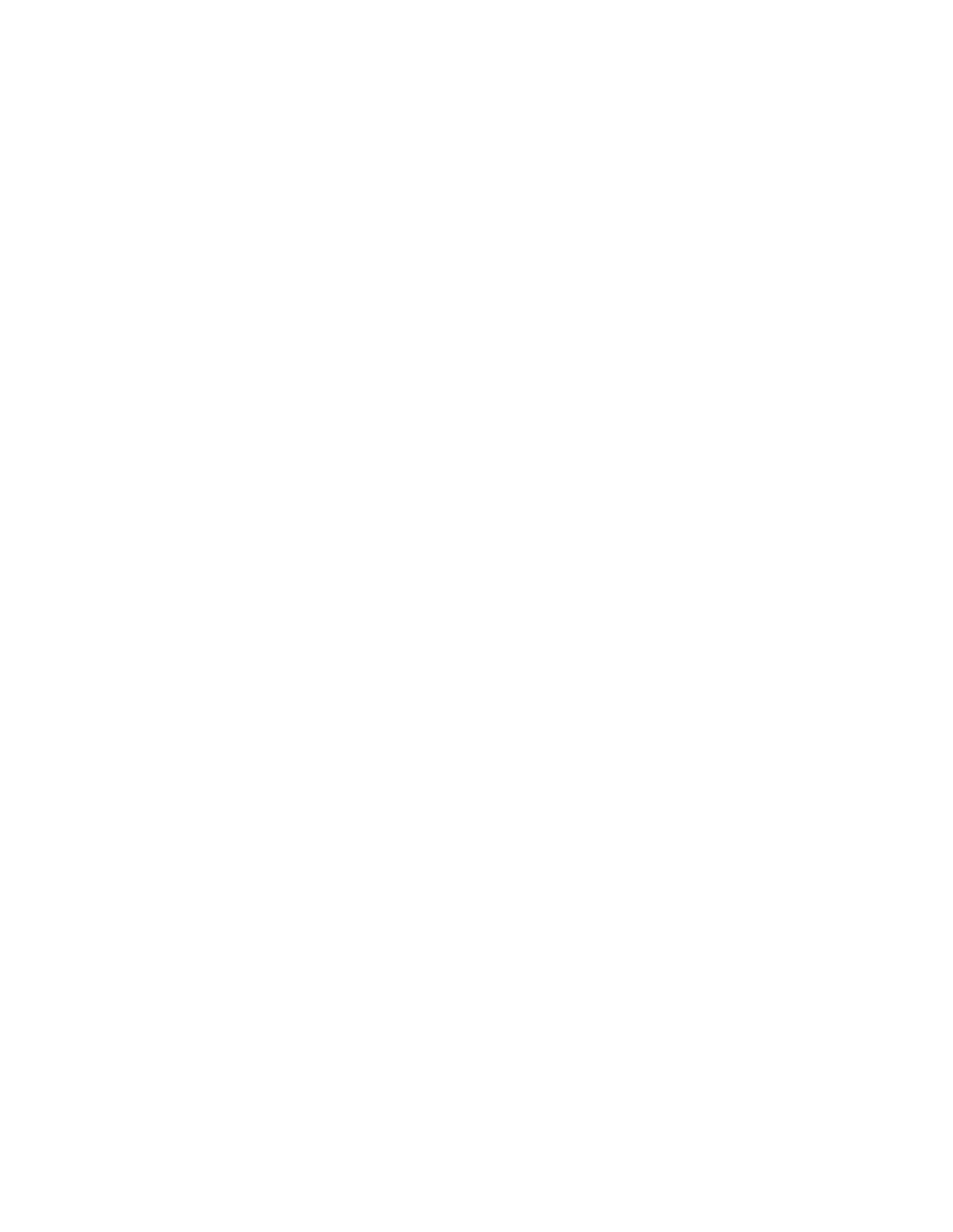## 2018 State Lands Program Annual Report

as of December 31, 2018

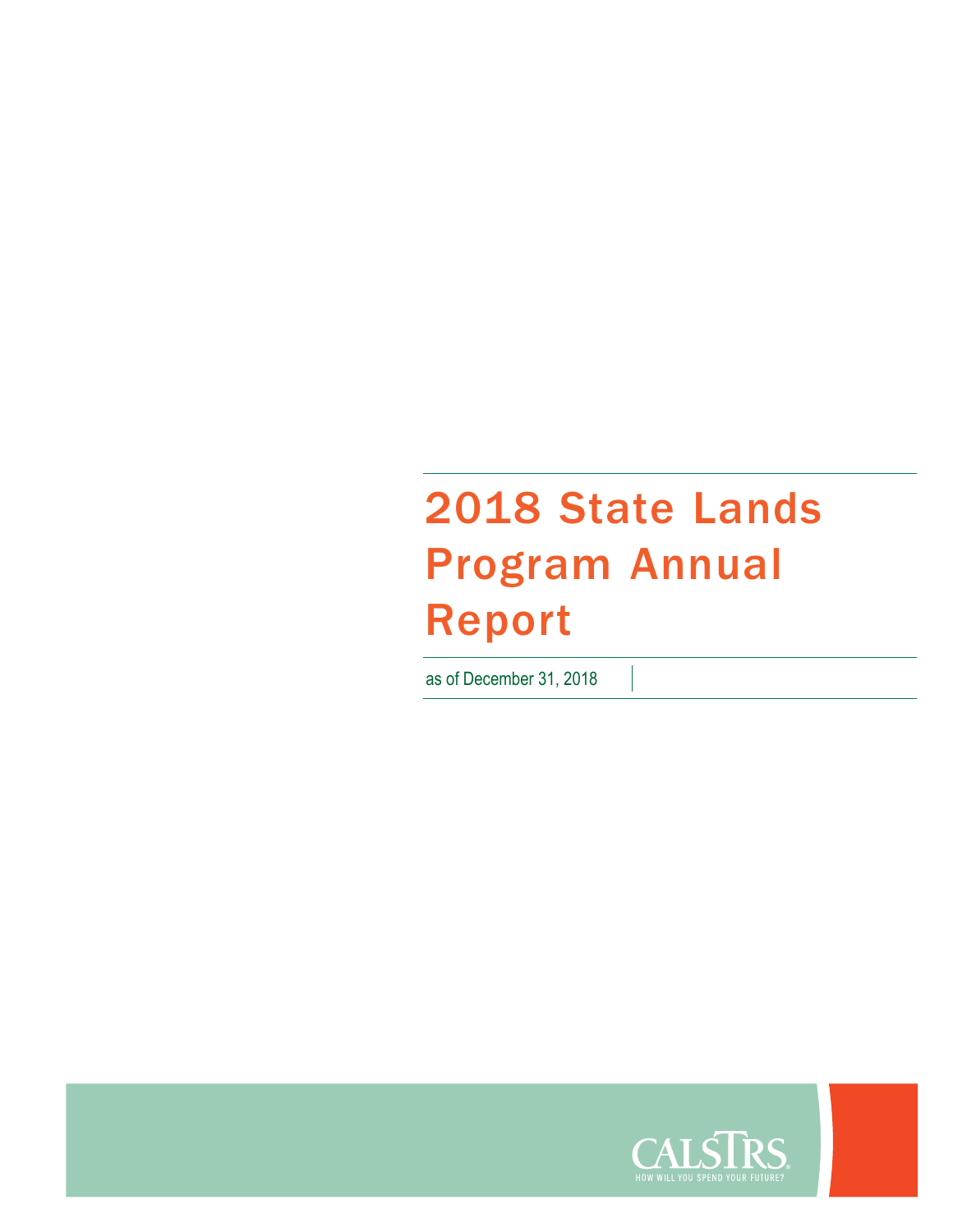### CalSTRS [State](http://www.calstrs.com/investments-overview) Lands 2018 Annual Portfolio Report

#### Required Skills for Program Management

- Knowledge of activities of the State Lands Commission (SLC)
- Ongoing Engagement with SLC Staff

#### Director's Summary

The School Land Bank Fund (SLBF) generated approximately \$7.45 million is revenues for fiscal year 2017-18, an increase of 13% year over year. Revenues were higher due to increased production of solid minerals, Oil & Gas and geothermal royalties increasing.

#### Program Overview

The California State Lands Commission manages approximately 458,843 acres of school lands held in fee ownership by the State of California and the reserved mineral interests on approximately 790,000 acres of school lands where the surface estate has been sold. These interests are what remain of the 5.5 million acres granted by Congress in 1853. Most of the original school lands were sold by the State during the first 130 years of statehood. Management of the Commission's School Lands Program is divided between the Mineral Resources Management Division (MRMD) and the Land Management Division (LMD). The MRMD is responsible for geothermal, solid minerals, and oil and gas leasing on school lands and for geothermal resource development, mining activities, and oil and gas development. The LMD is responsible for managing surface activities on school lands.

School lands were placed into a statutory trust in 1984 when the Legislature enacted the School Land Bank Act (Act) and created the School Land Bank Fund. The Commission is the trustee of the Fund. Sections 8700 through 8716 of the Public Resources Code establish management guidelines for school lands. The Act states that school lands and attendant interests are to be proactively managed and enhanced to provide an economic base in support of public schools. The Act further requires the Commission to take all action necessary to fully develop school lands, indemnity interests, and attendant mineral interests into a permanent and productive resource base. Public Resources Code § 8701 contains findings and declarations that emphasize developing school lands into a permanent and productive resource base and underscore that all transactions, including exchanges, sales, and acquisitions, should be implemented for revenue generating purposes.

#### Performance Results

In fiscal year 2017–18, school lands generated gross revenues of \$7.45 million for CalSTRS, an Increase of 13% year-over-year. Gross revenue to CalSTRS from solid mineral leases increased substantially, from \$548,116 the previous year, to \$756,658 which is a 38 percent increase from the previous year. School lands revenue from solid minerals has increased mainly due to the Hanson Aggregates mineral extraction lease performance, which resumed production last year after being idle since 2009. Oil and gas lease revenue increased 24.3 percent year-over-year to \$710,397. The increase in Oil and Gas revenue is mainly attributed to increased royalties attributed to a substantial increase in the price of oil. As shown in the table below, the revenue distribution from geothermal leases contributed 72 percent of revenue (5% decrease from the previous year), solid minerals and surface rentals combined to contribute 18 percent of revenue (versus 14 percent the previous year). Oil and gas contributed 10 percent this year (versus 9 percent the previous year).